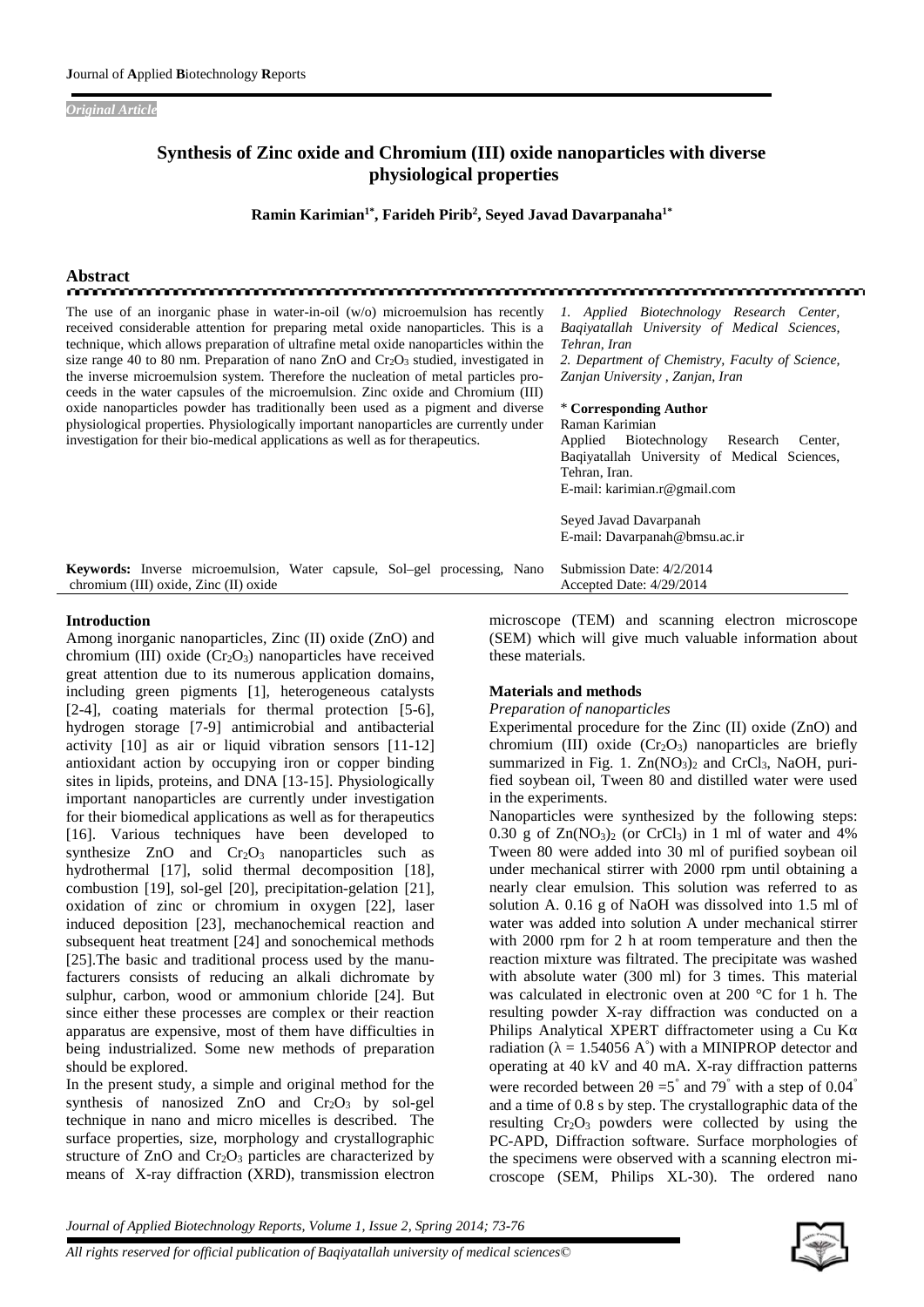## structures of  $C<sub>r</sub>2O<sub>3</sub>$  can be further confirmed by transmission electron microscope (TEM, Philips KV-120).



**Figure 1.** Experimental procedure for the formation of nano metal oxide by the emulsion approach.

### **Results**

The synthesis of nano Zinc (II) oxide (ZnO) and Chromium (III) oxide  $(Cr<sub>2</sub>O<sub>3</sub>)$  were carried out with the concurrent addition of sodium hydroxide and increasing the stirring time, to prevent excessive grain growth and aggregation of nanoparticles. The overall reaction scheme is shown below:

> $Zn(NO<sub>3</sub>)<sub>2</sub> + 2NaOH$   $Zn(OH)<sub>2</sub> + 2NaCl$  $Zn(OH)<sub>2</sub>$   $ZnO + H<sub>2</sub>O$

This is a multi step process that involves the transformation of the salt of metal to an metal hydroxide  $M(OH)_{n}$ followed by the dehydration to form an oxo-hydroxide intermediate, that will constitute the precursor in the sol gel process. In this study, when the mixture of  $ML<sub>x</sub>$  $(Zn(NO<sub>3</sub>)<sub>2</sub> \& CrCl<sub>3</sub>)$ , soybean oil (containing Tween 80) and water were mixed with mechanical stirrer, water solution was dispersed in the oil phase and Tween 80 assembled at the water/oil interface, acting as the emulsifier for the formation and stabilization of emulsion. The water solution was in the droplets and the oil solution became the continuous phase, hydroxyl groups in the droplets of water emulsion diffused to the water/oil interface, a part of which reacted with  $ML<sub>x</sub>$  to form Metal oxides. In order to characterize the nature of the Metal oxides nanoparticles, SEM (Fig. 2 & Fig. 3), TEM (Fig. 4) and XRD (Fig. 5 & Fig. 6) measurements were carried out.



**Figure 2.** SEM image of the ZnO nanoparticles.



**Figure 3.** SEM image of the Cr<sub>2</sub>O<sub>3</sub> nanoparticles.



**Figure 4.** TEM image of the Cr<sub>2</sub>O<sub>3</sub> nanoparticles.



**Figure 5.** XRD pattern of the ZnO nanoparticles.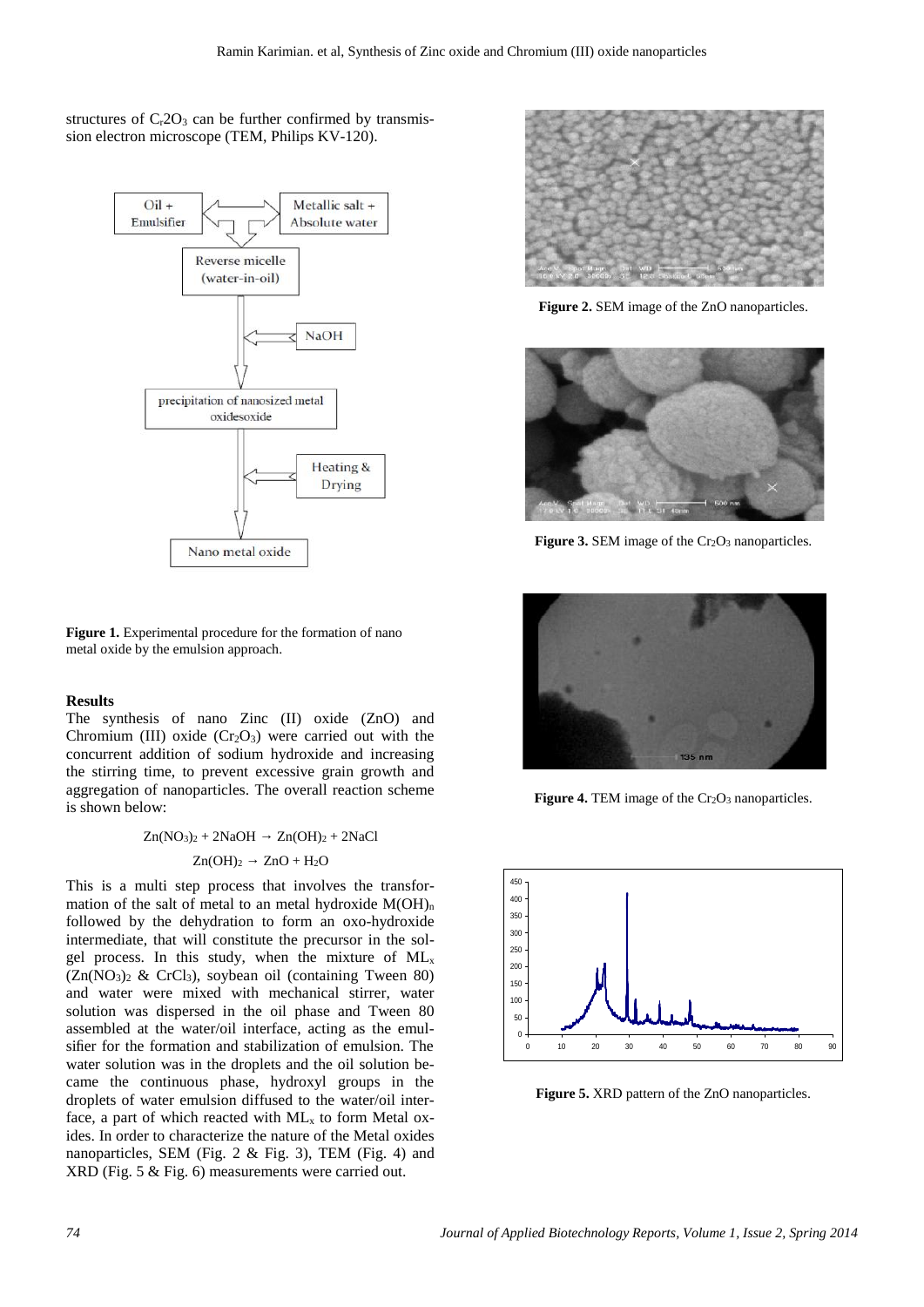

Figure 6. XRD pattern of the Cr<sub>2</sub>O<sub>3</sub> nanoparticles.

#### **Discussion**

Fig. 1 and 2 show SEM images of the ZnO and  $Cr_2O_3$ powder. This metal oxides show agglomeration of particles, with diameters ranging from 40 to 80 nm.

The morphology of the prepared  $ZnO$  and  $Cr<sub>2</sub>O<sub>3</sub>$  nanoparticles calculated at 200°C was characterized by SEM and TEM images as shown in Fig. 2, 3 & 4. From images results, we can observe a large quantity of uniform nanoparticles (NPs) with average particle size of 40-80 nm, indicates that our synthesis process is an easy method for the preparation of this nanoparticles.

The corresponding diffraction patterns are shown in the insets. Fig. 5 and 6 shows the XRD patterns of ZnO and  $Cr_2O_3$  powders after calcinations at 200 °C. The nano-sized particles are in amorphous structure. Its average particle size was 58 and 50.78 nm. That calculated through the Scherrer's formula  $D=0.89$  /Bcos. D,  $\overline{B}$ , and were the average particle size, the X-ray wavelength, the angular line width of half maximum intensity and the Bragg's angle respectively.

#### **Conclusion**

We have described the use of an inorganic phase in waterin-oil (w/o) microemulsion has received considerable attention for preparing metal oxide nanoparticles. In addition, the easily controllable conditions with using low cost zinc and chromium source are merit to be considered for scaling up by industrial researchers.

#### **Acknowledgement**

We are grateful to department of chemistry Zanjan University and Baqiyatallah University of Medical Sciences for financial support of this work.

#### **References**

1. Cavalcante, P.M.T., Dondi, M., Guarini, G., Raimondo, M., and Baldi, G., Colour performance of ceramic nano-pigments. *Dyes Pigments*, 2009, vol. 80, pp. 226-232.

2. Rao, T.V., Zahidil, E.M., and Sayari, A., Ethane Dehydrogenation over Pore-expanded Mesoporous Silica-Supported Chromium Oxide: 2. Catalytic Properties & Nature of Active Sites. *J Mol Catal A Chem*. 2009, vol. 301, pp. 159-165.

3. Rao, T.V., Yang, Y., and Sayari, A., Ethane dehydrogenation over pore-expanded mesoporous silica supported chromium oxide: 1. Catalysts preparation and characterization. *J Mol Catal A chem*,2009, vol. 301, pp. 152-158.

4. Wanga, G., Zhang, L., Deng, J., Dai, H., He, H., and Tong, C., Preparation, characterization and catalytic activity of chromia supported on SBA-15 for the oxidative dehydrogenation of isobutene, *Appl Catal A*, 2009, vol. 355, pp. 192-201.

5. Pang, X., Gao, K., Luo, F., Emirov, Y., Levin, A.A., and Volinsky, A.A., Investigation of microstructure and mechanical properties of multi-layer Cr/Cr2O<sup>3</sup> coatings. *Thin Solid Films*, 2009, vol. 517, pp. 1922-1927.

6. Hou, X., and Choy, K.L., Synthesis of Cr2O3-based nanocomposite coatings with incorporation of inorganic fullerene-like nanoparticles. *Thin Solid Films*, 2008, vol. 516, pp. 8620-8624.

7. Vijay, R., Sundaresan, R., Maiya, M.P., and Murthy, S., Hydrogen storage properties of Mg-Cr2O<sup>3</sup> nano-composites: The role of catalyst distribution and grain size. *J Alloys Compd*, 2006, vol. 424, pp. 289-293.

8. Patah, A., Takasaki, A., and Szmyd, J.S., Influence of multiple oxide ( $Cr_2O_3/Nb_2O_5$ ) addition on the sorption kinetics of MgH<sub>2</sub>. *Int J Hydrogen Energ*, 2009, vol. 34, pp. 3032-3037.

9. Bobet, J.L., Desmoulins-Krawiec, S., Grigorova, E., Cansell, F., and Chevalier, B., Addition of nanosized Cr<sub>2</sub>O<sub>3</sub> to magnesium for improvement of the hydrogen sorption properties. *J Alloys Compd*, 2003, vol. 351, pp. 217-221.

10. Shaun, D.G., Perfect, J.R., Monteiro-Riviere, N.A., Wei, W., Jin, Ch., and Narayan, R.J., Assessing the antimicrobial activity of zinc oxide thin films using disk diffusion and biofilm reactor. *Appl Surf Sci*, 2009, vol. 255, pp. 5806-5812.

11. Karpina, V.A., Lazorenko, V.I., Lashkarev, C.V., Dobrowolski, V.D., Kopylova, L.I., Baturin, V.A., and et al., Zinc oxide analogue of GaN with new perspective possibilities. *Cryst Res Technol*, 2004, vol. 39, pp. 980–992.

12. Gupta, A., Kim, B.C., Edwards, E., Brantley, Ch., And Ruffin, P., Covalent functionalization of zinc oxide nanowires for high sensitivity p-nitrophenol detection in biological systems. *Mat Sci Eng: B*, 2012, vol. 177, pp. 1583–1588.

13. Chen, Zh., And Wu, D., Monodisperse BSA-conjugated zinc oxide nanoparticles based fluorescence sensors for  $\tilde{C}u^{2+}$  ions, Sensors and Actuators B. *Chemical*, 2014, vol. 192, pp. 83-91.

14. Bray, T.M., Bettger, W.J., The physiologic role of zinc as an antioxidant. *Free Radic Biol Med*, 1990, vol. 8, pp. 281–291.

15. Powell, S.R., The antioxidant properties of zinc. *J Nutr*, 2000, vol. 130, pp. 1447–1454.

16. Zago, M.P., Oteiza, P., The antioxidant properties of zinc: interactions with iron and antioxidants. *Free Radic Biol Med*, 2001, vol. 31, pp. 266–274.

17. Moezzi, A., McDonagh, A.M., Cortie, M.B., Zinc oxide particles: Synthesis, properties and applications. *Chem Eng J*, 2012, vol. 185–186, pp. 1–22.

18. Pei, Z., Xu, H., and Zhang, Y., Preparation of Cr2O3 Nanoparticles via C2H5OH Hydrothermal Reduction. *J Alloys Compd*, 2009, vol. 468, pp. 5-8.

19. Li, L., Zhu, Z., Yao, X., Lu, G., and Yan Z., Synthesis and characterization of chromium oxide nanocrystals via solid thermal decomposition at low temperature. *Micropor Mesopor Mater*, 2008, vol. 112, pp. 621-626.

20. Lima, M.D., Bonadimann, R., Andrade, M.J., Toniolo, J.C., and Bergmann. C.P., Evaluation of two different methods to synthesize cobalt-aluminate spinel. *J Eur Ceram. Soc*, 2006, vol. 26, pp. 1213-1220.

21. Pinna, N., Garnweitner, G., Antonietti, M., and Niederberger, M., Non-aqueous synthesis of high-purity metal oxide nanopowders using an ether elimination process. *Adv Mater*, 2004, vol. 16, pp. 2196-2200.

22. Kim, D.W., Shin, S.I., Lee, J.D., and Oh, S.G., Preparation of chromia nanoparticles by precipitation–gelation reaction. *Mater Lett*, 2004, vol. 58, pp. 1894-1898.